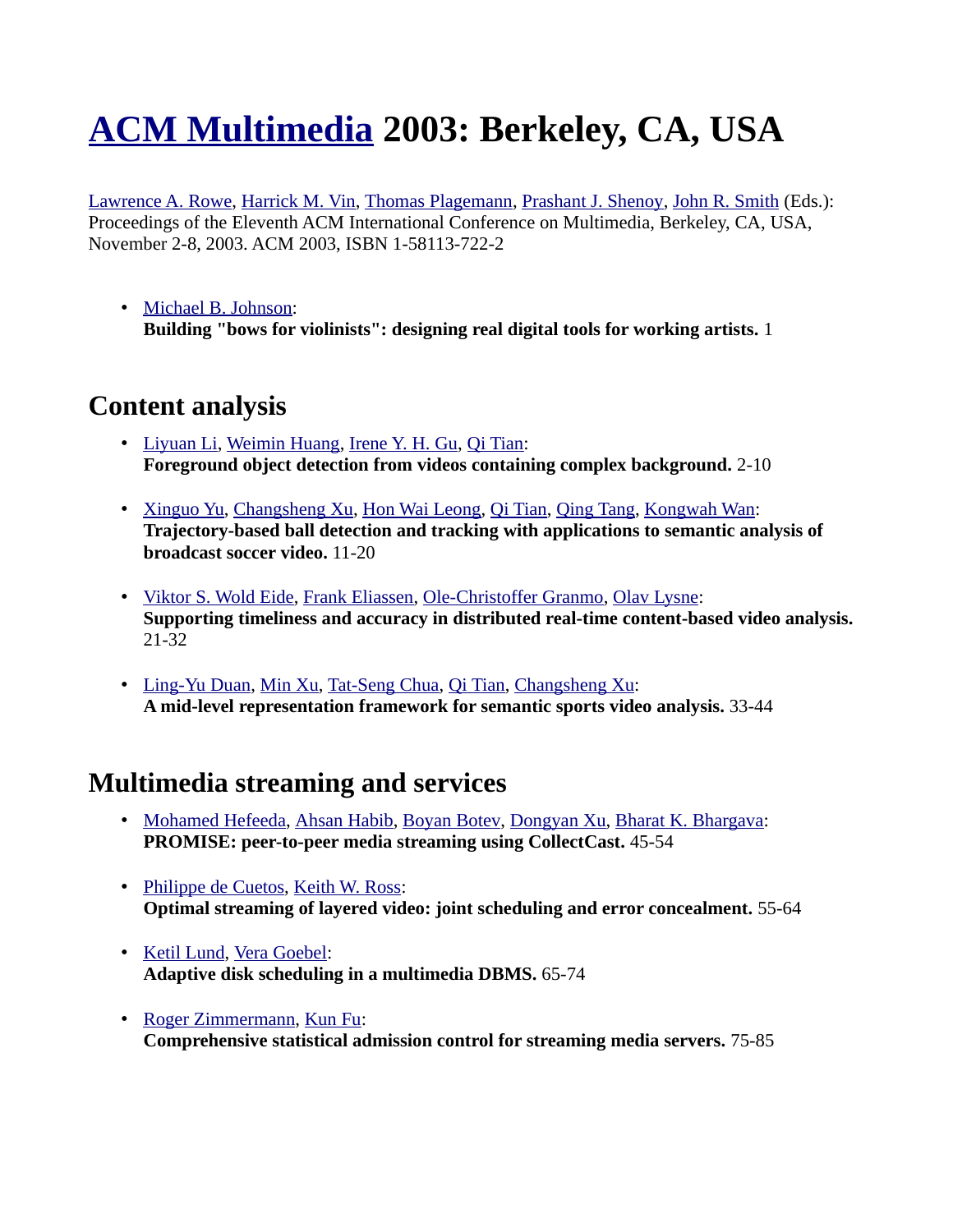## **Demonstration session 1**

- • [Lisa Amini,](http://www.informatik.uni-trier.de/~ley/db/indices/a-tree/a/Amini:Lisa.html) [Raymond Rose,](http://www.informatik.uni-trier.de/~ley/db/indices/a-tree/r/Rose:Raymond.html) [Chitra Venkatramani,](http://www.informatik.uni-trier.de/~ley/db/indices/a-tree/v/Venkatramani:Chitra.html) [Olivier Verscheure,](http://www.informatik.uni-trier.de/~ley/db/indices/a-tree/v/Verscheure:Olivier.html) [Peter H. Westerink,](http://www.informatik.uni-trier.de/~ley/db/indices/a-tree/w/Westerink:Peter_H=.html) [Pascal Frossard:](http://www.informatik.uni-trier.de/~ley/db/indices/a-tree/f/Frossard:Pascal.html) **ARMS: adaptive rich media secure streaming.** 86-87
- • [Marc Davis,](http://www.informatik.uni-trier.de/~ley/db/indices/a-tree/d/Davis:Marc.html) [Jeffrey Heer,](http://www.informatik.uni-trier.de/~ley/db/indices/a-tree/h/Heer:Jeffrey.html) [Ana Ramirez:](http://www.informatik.uni-trier.de/~ley/db/indices/a-tree/r/Ramirez:Ana.html) **Active capture: automatic direction for automatic movies.** 88-89
- • [Wu-chi Feng,](http://www.informatik.uni-trier.de/~ley/db/indices/a-tree/f/Feng:Wu=chi.html) [Brian Code,](http://www.informatik.uni-trier.de/~ley/db/indices/a-tree/c/Code:Brian.html) [Edward C. Kaiser,](http://www.informatik.uni-trier.de/~ley/db/indices/a-tree/k/Kaiser:Edward_C=.html) [Mike Shea,](http://www.informatik.uni-trier.de/~ley/db/indices/a-tree/s/Shea:Mike.html) [Wu-chang Feng:](http://www.informatik.uni-trier.de/~ley/db/indices/a-tree/f/Feng:Wu=chang.html) **Panoptes: scalable low-power video sensor networking technologies.** 90-91
- • [Andreas Girgensohn,](http://www.informatik.uni-trier.de/~ley/db/indices/a-tree/g/Girgensohn:Andreas.html) [Frank M. Shipman III,](http://www.informatik.uni-trier.de/~ley/db/indices/a-tree/s/Shipman_III:Frank_M=.html) [Lynn Wilcox:](http://www.informatik.uni-trier.de/~ley/db/indices/a-tree/w/Wilcox:Lynn.html) **Hyper-hitchcock: authoring interactive videos and generating interactive summaries.** 92- 93
- • [Jamey Graham,](http://www.informatik.uni-trier.de/~ley/db/indices/a-tree/g/Graham:Jamey.html) [Berna Erol,](http://www.informatik.uni-trier.de/~ley/db/indices/a-tree/e/Erol:Berna.html) [Jonathan J. Hull,](http://www.informatik.uni-trier.de/~ley/db/indices/a-tree/h/Hull:Jonathan_J=.html) [Dar-Shyang Lee:](http://www.informatik.uni-trier.de/~ley/db/indices/a-tree/l/Lee:Dar=Shyang.html) **The video paper multimedia playback system.** 94-95
- • [Kam-yiu Lam,](http://www.informatik.uni-trier.de/~ley/db/indices/a-tree/l/Lam:Kam=yiu.html) [Calvin K. H. Chiu:](http://www.informatik.uni-trier.de/~ley/db/indices/a-tree/c/Chiu:Calvin_K=_H=.html) **Mobile video stream monitoring system.** 96-97
- • [Ching-Yung Lin,](http://www.informatik.uni-trier.de/~ley/db/indices/a-tree/l/Lin:Ching=Yung.html) [Belle L. Tseng,](http://www.informatik.uni-trier.de/~ley/db/indices/a-tree/t/Tseng:Belle_L=.html) [Milind R. Naphade,](http://www.informatik.uni-trier.de/~ley/db/indices/a-tree/n/Naphade:Milind_R=.html) [Apostol Natsev,](http://www.informatik.uni-trier.de/~ley/db/indices/a-tree/n/Natsev:Apostol.html) [John R. Smith:](http://www.informatik.uni-trier.de/~ley/db/indices/a-tree/s/Smith:John_R=.html) **MPEG-7 video automatic labeling system.** 98-99
- • [Jiazhi Ou,](http://www.informatik.uni-trier.de/~ley/db/indices/a-tree/o/Ou:Jiazhi.html) [Xilin Chen,](http://www.informatik.uni-trier.de/~ley/db/indices/a-tree/c/Chen:Xilin.html) [Susan R. Fussell,](http://www.informatik.uni-trier.de/~ley/db/indices/a-tree/f/Fussell:Susan_R=.html) [Jie Yang:](http://www.informatik.uni-trier.de/~ley/db/indices/a-tree/y/Yang_0001:Jie.html) **DOVE: drawing over video environment.** 100-101
- • [Timothy K. Shih,](http://www.informatik.uni-trier.de/~ley/db/indices/a-tree/s/Shih:Timothy_K=.html) [Liang-Chen Lu,](http://www.informatik.uni-trier.de/~ley/db/indices/a-tree/l/Lu:Liang=Chen.html) [Rong-Chi Chang:](http://www.informatik.uni-trier.de/~ley/db/indices/a-tree/c/Chang:Rong=Chi.html) **An automatic image inpaint tool.** 102-103
- • [Dezhen Song,](http://www.informatik.uni-trier.de/~ley/db/indices/a-tree/s/Song:Dezhen.html) [Kenneth Y. Goldberg:](http://www.informatik.uni-trier.de/~ley/db/indices/a-tree/g/Goldberg:Kenneth_Y=.html) **The co-opticon: shared access to a robotic streaming video camera.** 104-105
- • [Ming-Yu Wang,](http://www.informatik.uni-trier.de/~ley/db/indices/a-tree/w/Wang:Ming=Yu.html) [Xing Xie,](http://www.informatik.uni-trier.de/~ley/db/indices/a-tree/x/Xie:Xing.html) [Wei-Ying Ma,](http://www.informatik.uni-trier.de/~ley/db/indices/a-tree/m/Ma:Wei=Ying.html) [HongJiang Zhang:](http://www.informatik.uni-trier.de/~ley/db/indices/a-tree/z/Zhang:HongJiang.html) **MobiPicture: browsing pictures on mobile devices.** 106-107
- • [Jiang Yu Zheng,](http://www.informatik.uni-trier.de/~ley/db/indices/a-tree/z/Zheng:Jiang_Yu.html) [Min Shi,](http://www.informatik.uni-trier.de/~ley/db/indices/a-tree/s/Shi:Min.html) [Makoto Kato:](http://www.informatik.uni-trier.de/~ley/db/indices/a-tree/k/Kato:Makoto.html) **Route panoramas for city navigation.** 108-109

## **Music**

• [Keiichiro Hoashi,](http://www.informatik.uni-trier.de/~ley/db/indices/a-tree/h/Hoashi:Keiichiro.html) [Kazunori Matsumoto,](http://www.informatik.uni-trier.de/~ley/db/indices/a-tree/m/Matsumoto:Kazunori.html) [Naomi Inoue:](http://www.informatik.uni-trier.de/~ley/db/indices/a-tree/i/Inoue:Naomi.html) **Personalization of user profiles for content-based music retrieval based on relevance feedback.** 110-119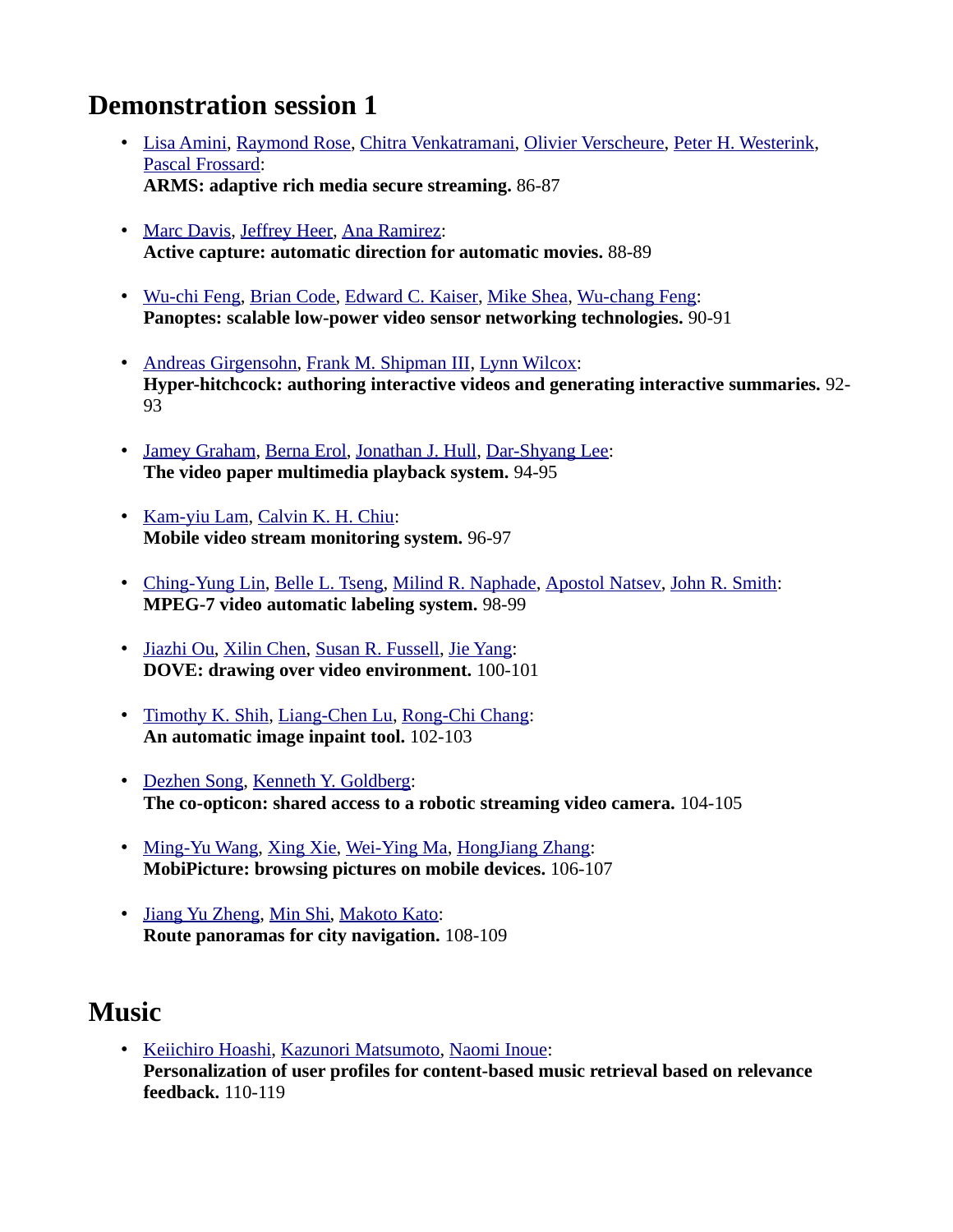- • [Victor Lavrenko,](http://www.informatik.uni-trier.de/~ley/db/indices/a-tree/l/Lavrenko:Victor.html) [Jeremy Pickens:](http://www.informatik.uni-trier.de/~ley/db/indices/a-tree/p/Pickens:Jeremy.html) **Polyphonic music modeling with random fields.** 120-129
- • [Richard L. Kline,](http://www.informatik.uni-trier.de/~ley/db/indices/a-tree/k/Kline:Richard_L=.html) [Ephraim P. Glinert:](http://www.informatik.uni-trier.de/~ley/db/indices/a-tree/g/Glinert:Ephraim_P=.html) **Approximate matching algorithms for music information retrieval using vocal input.** 130- 139
- • [Lie Lu,](http://www.informatik.uni-trier.de/~ley/db/indices/a-tree/l/Lu:Lie.html) [HongJiang Zhang:](http://www.informatik.uni-trier.de/~ley/db/indices/a-tree/z/Zhang:HongJiang.html) **Automated extraction of music snippets.** 140-147

## **Managing images**

- • [Hao Liu,](http://www.informatik.uni-trier.de/~ley/db/indices/a-tree/l/Liu:Hao.html) [Xing Xie,](http://www.informatik.uni-trier.de/~ley/db/indices/a-tree/x/Xie:Xing.html) [Wei-Ying Ma,](http://www.informatik.uni-trier.de/~ley/db/indices/a-tree/m/Ma:Wei=Ying.html) [HongJiang Zhang:](http://www.informatik.uni-trier.de/~ley/db/indices/a-tree/z/Zhang:HongJiang.html) **Automatic browsing of large pictures on mobile devices.** 148-155
- • [Kentaro Toyama,](http://www.informatik.uni-trier.de/~ley/db/indices/a-tree/t/Toyama:Kentaro.html) [Ron Logan,](http://www.informatik.uni-trier.de/~ley/db/indices/a-tree/l/Logan:Ron.html) [Asta Roseway:](http://www.informatik.uni-trier.de/~ley/db/indices/a-tree/r/Roseway:Asta.html) **Geographic location tags on digital images.** 156-166
- • [Keiji Yanai:](http://www.informatik.uni-trier.de/~ley/db/indices/a-tree/y/Yanai:Keiji.html) **Generic image classification using visual knowledge on the web.** 167-176

## **Student best paper contest**

- • [Eric P. Bennett,](http://www.informatik.uni-trier.de/~ley/db/indices/a-tree/b/Bennett:Eric_P=.html) [Leonard McMillan:](http://www.informatik.uni-trier.de/~ley/db/indices/a-tree/m/McMillan:Leonard.html) **Proscenium: a framework for spatio-temporal video editing.** 177-184
- • [Sang-Uok Kum,](http://www.informatik.uni-trier.de/~ley/db/indices/a-tree/k/Kum:Sang=Uok.html) [Ketan Mayer-Patel,](http://www.informatik.uni-trier.de/~ley/db/indices/a-tree/m/Mayer=Patel:Ketan.html) [Henry Fuchs:](http://www.informatik.uni-trier.de/~ley/db/indices/a-tree/f/Fuchs:Henry.html) **Real-time compression for dynamic 3D environments.** 185-194
- • [Beitao Li,](http://www.informatik.uni-trier.de/~ley/db/indices/a-tree/l/Li:Beitao.html) [Kingshy Goh,](http://www.informatik.uni-trier.de/~ley/db/indices/a-tree/g/Goh:Kingshy.html) [Edward Y. Chang:](http://www.informatik.uni-trier.de/~ley/db/indices/a-tree/c/Chang:Edward_Y=.html) **Confidence-based dynamic ensemble for image annotation and semantics discovery.** 195- 206

## **Reception and posters**

- • [Brett Adams,](http://www.informatik.uni-trier.de/~ley/db/indices/a-tree/a/Adams:Brett.html) [Svetha Venkatesh:](http://www.informatik.uni-trier.de/~ley/db/indices/a-tree/v/Venkatesh:Svetha.html) **Weaving stories in digital media: when Spielberg makes home movies.** 207-210
- • [Konstantin Biatov,](http://www.informatik.uni-trier.de/~ley/db/indices/a-tree/b/Biatov:Konstantin.html) [Joachim Köhler:](http://www.informatik.uni-trier.de/~ley/db/indices/a-tree/k/K=ouml=hler:Joachim.html) **An audio stream classification and optimal segmentation for multimedia applications.** 211- 214
- • [Jeff Boston,](http://www.informatik.uni-trier.de/~ley/db/indices/a-tree/b/Boston:Jeff.html) [Michelle Y. Kim,](http://www.informatik.uni-trier.de/~ley/db/indices/a-tree/k/Kim:Michelle_Y=.html) [William L. Luken,](http://www.informatik.uni-trier.de/~ley/db/indices/a-tree/l/Luken:William_L=.html) [Edward So,](http://www.informatik.uni-trier.de/~ley/db/indices/a-tree/s/So:Edward.html) [Steve Wood:](http://www.informatik.uni-trier.de/~ley/db/indices/a-tree/w/Wood:Steve.html) **Interleaving media data for MPEG-4 presentations.** 215-218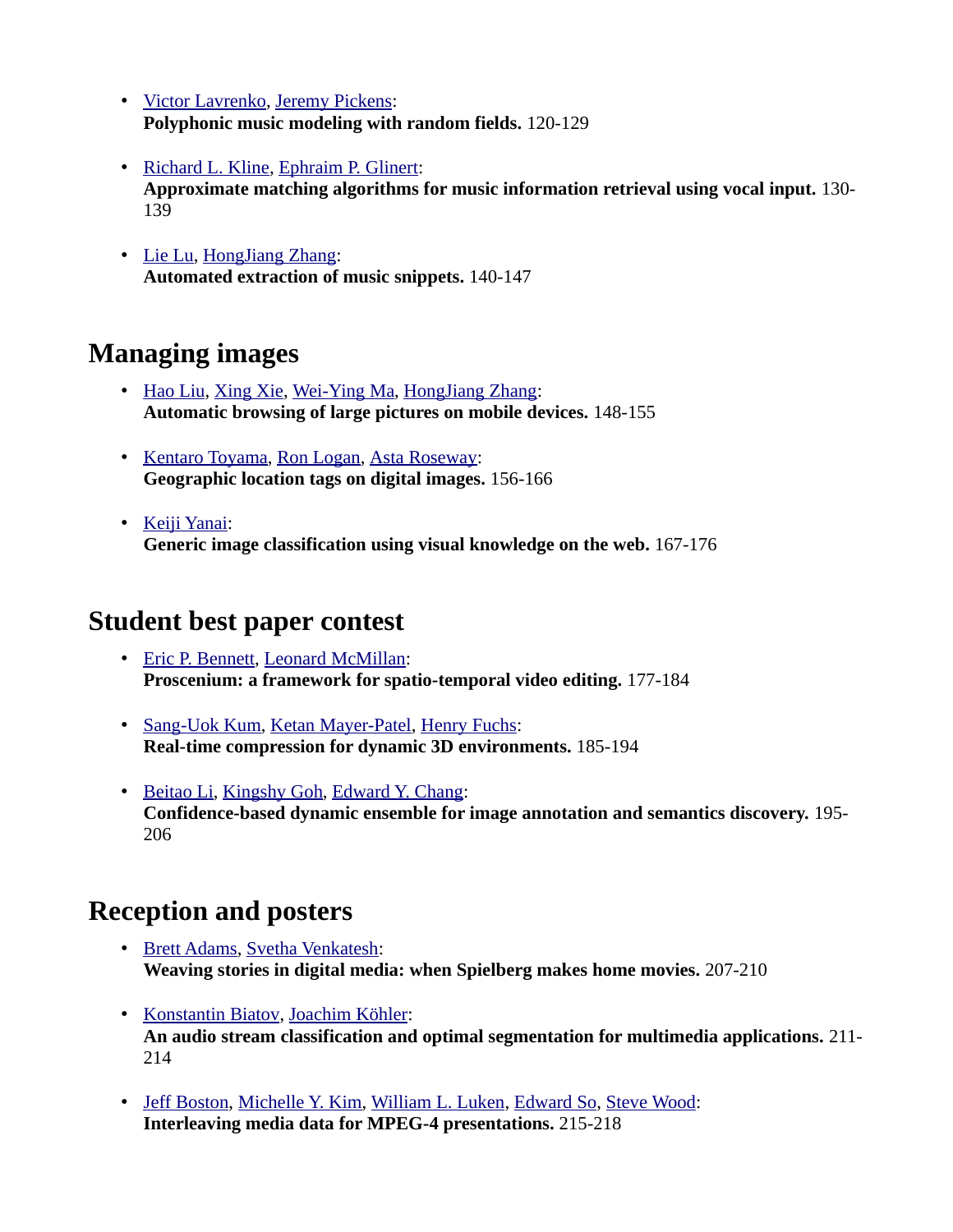- • [Rui Cai,](http://www.informatik.uni-trier.de/~ley/db/indices/a-tree/c/Cai:Rui.html) [Lie Lu,](http://www.informatik.uni-trier.de/~ley/db/indices/a-tree/l/Lu:Lie.html) [HongJiang Zhang:](http://www.informatik.uni-trier.de/~ley/db/indices/a-tree/z/Zhang:HongJiang.html) **Using structure patterns of temporal and spectral feature in audio similarity measure.**  219-222
- • [Wei Chai,](http://www.informatik.uni-trier.de/~ley/db/indices/a-tree/c/Chai:Wei.html) [Barry Vercoe:](http://www.informatik.uni-trier.de/~ley/db/indices/a-tree/v/Vercoe:Barry.html) **Music thumbnailing via structural analysis.** 223-226
- • [Chris Chambers,](http://www.informatik.uni-trier.de/~ley/db/indices/a-tree/c/Chambers:Chris.html) [Wu-chi Feng,](http://www.informatik.uni-trier.de/~ley/db/indices/a-tree/f/Feng:Wu=chi.html) [Wu-chang Feng,](http://www.informatik.uni-trier.de/~ley/db/indices/a-tree/f/Feng:Wu=chang.html) [Debanjan Saha:](http://www.informatik.uni-trier.de/~ley/db/indices/a-tree/s/Saha:Debanjan.html) **A geographic redirection service for on-line games.** 227-230
- • [Won-Sik Cheong,](http://www.informatik.uni-trier.de/~ley/db/indices/a-tree/c/Cheong:Won=Sik.html) [Kyuheon Kim,](http://www.informatik.uni-trier.de/~ley/db/indices/a-tree/k/Kim:Kyuheon.html) [Gwang Hoon Park:](http://www.informatik.uni-trier.de/~ley/db/indices/a-tree/p/Park:Gwang_Hoon.html) **A new scanning method for H.264 based fine granular scalable video coding.** 231-234
- • [Ludmila Cherkasova,](http://www.informatik.uni-trier.de/~ley/db/indices/a-tree/c/Cherkasova:Ludmila.html) [Wenting Tang:](http://www.informatik.uni-trier.de/~ley/db/indices/a-tree/t/Tang:Wenting.html) **Capacity planning tool for streaming media services.** 235-238
- • [Dawei Ding,](http://www.informatik.uni-trier.de/~ley/db/indices/a-tree/d/Ding:Dawei.html) [Qing Li,](http://www.informatik.uni-trier.de/~ley/db/indices/a-tree/l/Li:Qing.html) [Bo Feng,](http://www.informatik.uni-trier.de/~ley/db/indices/a-tree/f/Feng:Bo.html) [Liu Wenyin:](http://www.informatik.uni-trier.de/~ley/db/indices/a-tree/w/Wenyin:Liu.html) **A semantic model for flash retrieval using co-occurrence analysis.** 239-242
- • [Ling-Yu Duan,](http://www.informatik.uni-trier.de/~ley/db/indices/a-tree/d/Duan:Ling=Yu.html) [Min Xu,](http://www.informatik.uni-trier.de/~ley/db/indices/a-tree/x/Xu:Min.html) [Qi Tian,](http://www.informatik.uni-trier.de/~ley/db/indices/a-tree/t/Tian:Qi.html) [Changsheng Xu:](http://www.informatik.uni-trier.de/~ley/db/indices/a-tree/x/Xu:Changsheng.html) **Nonparametric color characterization using mean shift.** 243-246
- • [Xin Fan,](http://www.informatik.uni-trier.de/~ley/db/indices/a-tree/f/Fan:Xin.html) [Xing Xie,](http://www.informatik.uni-trier.de/~ley/db/indices/a-tree/x/Xie:Xing.html) [He-Qin Zhou,](http://www.informatik.uni-trier.de/~ley/db/indices/a-tree/z/Zhou:He=Qin.html) [Wei-Ying Ma:](http://www.informatik.uni-trier.de/~ley/db/indices/a-tree/m/Ma:Wei=Ying.html) **Looking into video frames on small displays.** 247-250
- • [Silvia Hollfelder,](http://www.informatik.uni-trier.de/~ley/db/indices/a-tree/h/Hollfelder:Silvia.html) [Peter Fankhauser,](http://www.informatik.uni-trier.de/~ley/db/indices/a-tree/f/Fankhauser:Peter.html) [Erich J. Neuhold:](http://www.informatik.uni-trier.de/~ley/db/indices/a-tree/n/Neuhold:Erich_J=.html) **Observation based vs. model based admission control for interactive multimedia sessions.**  251-254
- • [Giridharan Iyengar,](http://www.informatik.uni-trier.de/~ley/db/indices/a-tree/i/Iyengar:Giridharan.html) [Harriet J. Nock:](http://www.informatik.uni-trier.de/~ley/db/indices/a-tree/n/Nock:Harriet_J=.html) **Discriminative model fusion for semantic concept detection and annotation in video.** 255- 258
- • [Hang-Bong Kang:](http://www.informatik.uni-trier.de/~ley/db/indices/a-tree/k/Kang:Hang=Bong.html) **Affective content detection using HMMs.** 259-262
- • [Rainer Lienhart,](http://www.informatik.uni-trier.de/~ley/db/indices/a-tree/l/Lienhart:Rainer.html) [Igor Kozintsev,](http://www.informatik.uni-trier.de/~ley/db/indices/a-tree/k/Kozintsev:Igor.html) [Stefan Wehr:](http://www.informatik.uni-trier.de/~ley/db/indices/a-tree/w/Wehr:Stefan.html) **Universal synchronization scheme for distributed audio-video capture on heterogeneous computing platforms.** 263-266
- • [Cheng-Yuan Lin,](http://www.informatik.uni-trier.de/~ley/db/indices/a-tree/l/Lin:Cheng=Yuan.html) [Jyh-Shing Roger Jang,](http://www.informatik.uni-trier.de/~ley/db/indices/a-tree/j/Jang:Jyh=Shing_Roger.html) [Mao-Yuan Hsu:](http://www.informatik.uni-trier.de/~ley/db/indices/a-tree/h/Hsu:Mao=Yuan.html) **An automatic singing voice rectifier design.** 267-270
- • [Kinji Matsumura,](http://www.informatik.uni-trier.de/~ley/db/indices/a-tree/m/Matsumura:Kinji.html) [Kazuya Usui,](http://www.informatik.uni-trier.de/~ley/db/indices/a-tree/u/Usui:Kazuya.html) [Kenjiro Kai,](http://www.informatik.uni-trier.de/~ley/db/indices/a-tree/k/Kai:Kenjiro.html) [Koichi Ishikawa:](http://www.informatik.uni-trier.de/~ley/db/indices/a-tree/i/Ishikawa:Koichi.html) **Location-aware data broadcasting: an application for digital mobile broadcasting in Japan.** 271-274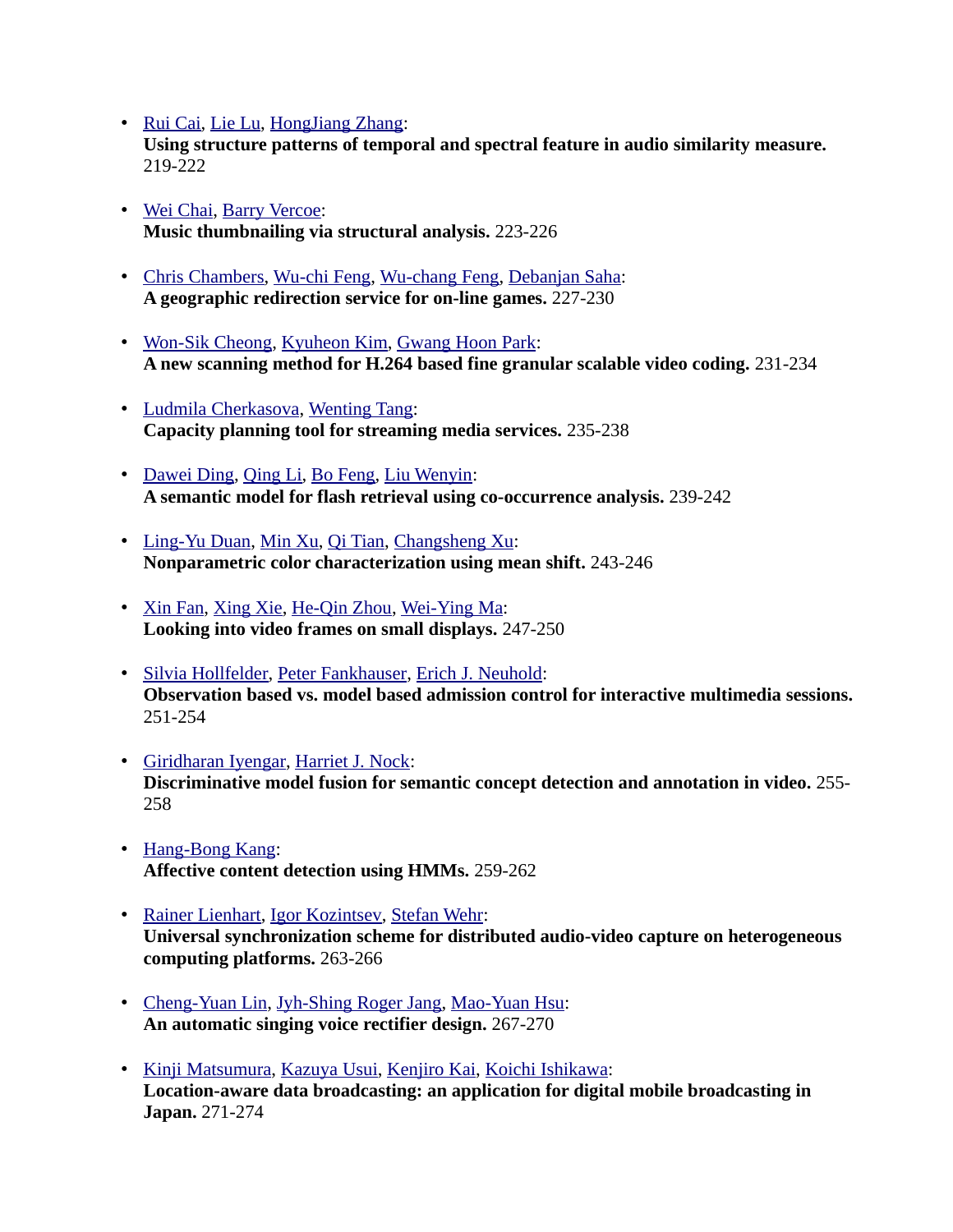- • [Florent Monay,](http://www.informatik.uni-trier.de/~ley/db/indices/a-tree/m/Monay:Florent.html) [Daniel Gatica-Perez:](http://www.informatik.uni-trier.de/~ley/db/indices/a-tree/g/Gatica=Perez:Daniel.html) **On image auto-annotation with latent space models.** 275-278
- • [Frank Nack,](http://www.informatik.uni-trier.de/~ley/db/indices/a-tree/n/Nack:Frank.html) [Amit Manniesing,](http://www.informatik.uni-trier.de/~ley/db/indices/a-tree/m/Manniesing:Amit.html) [Lynda Hardman:](http://www.informatik.uni-trier.de/~ley/db/indices/a-tree/h/Hardman:Lynda.html) **Colour picking: the pecking prder of form and function.** 279-282
- • [Chong-Wah Ngo:](http://www.informatik.uni-trier.de/~ley/db/indices/a-tree/n/Ngo:Chong=Wah.html) **A robust dissolve detector by support vector machine.** 283-286
- • [Dinh Q. Phung,](http://www.informatik.uni-trier.de/~ley/db/indices/a-tree/p/Phung:Dinh_Q=.html) [Svetha Venkatesh,](http://www.informatik.uni-trier.de/~ley/db/indices/a-tree/v/Venkatesh:Svetha.html) [Chitra Dorai:](http://www.informatik.uni-trier.de/~ley/db/indices/a-tree/d/Dorai:Chitra.html) **Hierarchical topical segmentation in instructional films based on cinematic expressive functions.** 287-290
- • [Juan Carlos Rojas,](http://www.informatik.uni-trier.de/~ley/db/indices/a-tree/r/Rojas:Juan_Carlos.html) [Miriam Leeser:](http://www.informatik.uni-trier.de/~ley/db/indices/a-tree/l/Leeser:Miriam.html) **Programming portable optimized multimedia applications.** 291-294
- • [Yong Rui,](http://www.informatik.uni-trier.de/~ley/db/indices/a-tree/r/Rui:Yong.html) [Zicheng Liu:](http://www.informatik.uni-trier.de/~ley/db/indices/a-tree/l/Liu:Zicheng.html) **ARTiFACIAL: automated reverse turing test using FACIAL features.** 295-298
- • [Andrew Salway,](http://www.informatik.uni-trier.de/~ley/db/indices/a-tree/s/Salway:Andrew.html) [Mike Graham:](http://www.informatik.uni-trier.de/~ley/db/indices/a-tree/g/Graham:Mike.html) **Extracting information about emotions in films.** 299-302
- • [Yoshinao Takemae,](http://www.informatik.uni-trier.de/~ley/db/indices/a-tree/t/Takemae:Yoshinao.html) [Kazuhiro Otsuka,](http://www.informatik.uni-trier.de/~ley/db/indices/a-tree/o/Otsuka:Kazuhiro.html) [Naoki Mukawa:](http://www.informatik.uni-trier.de/~ley/db/indices/a-tree/m/Mukawa:Naoki.html) **Video cut editing rule based on participants' gaze in multiparty conversation.** 303-306
- • [Chitra Venkatramani,](http://www.informatik.uni-trier.de/~ley/db/indices/a-tree/v/Venkatramani:Chitra.html) [Peter H. Westerink,](http://www.informatik.uni-trier.de/~ley/db/indices/a-tree/w/Westerink:Peter_H=.html) [Olivier Verscheure,](http://www.informatik.uni-trier.de/~ley/db/indices/a-tree/v/Verscheure:Olivier.html) [Pascal Frossard:](http://www.informatik.uni-trier.de/~ley/db/indices/a-tree/f/Frossard:Pascal.html) **Securing media for adaptive streaming.** 307-310
- • [Kongwah Wan,](http://www.informatik.uni-trier.de/~ley/db/indices/a-tree/w/Wan:Kongwah.html) [Xin Yan,](http://www.informatik.uni-trier.de/~ley/db/indices/a-tree/y/Yan_0001:Xin.html) [Xinguo Yu,](http://www.informatik.uni-trier.de/~ley/db/indices/a-tree/y/Yu:Xinguo.html) [Changsheng Xu:](http://www.informatik.uni-trier.de/~ley/db/indices/a-tree/x/Xu:Changsheng.html) **Real-time goal-mouth detection in MPEG soccer video.** 311-314
- • [Feng Wang,](http://www.informatik.uni-trier.de/~ley/db/indices/a-tree/w/Wang:Feng.html) [Chong-Wah Ngo,](http://www.informatik.uni-trier.de/~ley/db/indices/a-tree/n/Ngo:Chong=Wah.html) [Ting-Chuen Pong:](http://www.informatik.uni-trier.de/~ley/db/indices/a-tree/p/Pong:Ting=Chuen.html) **Synchronization of lecture videos and electronic slides by video text analysis.** 315-318
- • [Jun Wang,](http://www.informatik.uni-trier.de/~ley/db/indices/a-tree/w/Wang:Jun.html) [Mohan S. Kankanhalli:](http://www.informatik.uni-trier.de/~ley/db/indices/a-tree/k/Kankanhalli:Mohan_S=.html) **Experience based sampling technique for multimedia analysis.** 319-322
- • [Yuhang Wang,](http://www.informatik.uni-trier.de/~ley/db/indices/a-tree/w/Wang:Yuhang.html) [Fillia Makedon:](http://www.informatik.uni-trier.de/~ley/db/indices/a-tree/m/Makedon:Fillia.html) **R-Histogram: quantitative representation of spatial relations for similarity-based image retrieval.** 323-326
- • [Zhiheng Wang,](http://www.informatik.uni-trier.de/~ley/db/indices/a-tree/w/Wang:Zhiheng.html) [Sujata Banerjee,](http://www.informatik.uni-trier.de/~ley/db/indices/a-tree/b/Banerjee:Sujata.html) [Sugih Jamin:](http://www.informatik.uni-trier.de/~ley/db/indices/a-tree/j/Jamin:Sugih.html) **Studying streaming video quality: from an application point of view.** 327-330
- • [Xiaomeng Wu,](http://www.informatik.uni-trier.de/~ley/db/indices/a-tree/w/Wu:Xiaomeng.html) [Wenli Zhang,](http://www.informatik.uni-trier.de/~ley/db/indices/a-tree/z/Zhang:Wenli.html) [Shunsuke Kamijo,](http://www.informatik.uni-trier.de/~ley/db/indices/a-tree/k/Kamijo:Shunsuke.html) [Masao Sakauchi:](http://www.informatik.uni-trier.de/~ley/db/indices/a-tree/s/Sakauchi:Masao.html) **Construction of interactive video information system by applying results of object recognition.** 331-334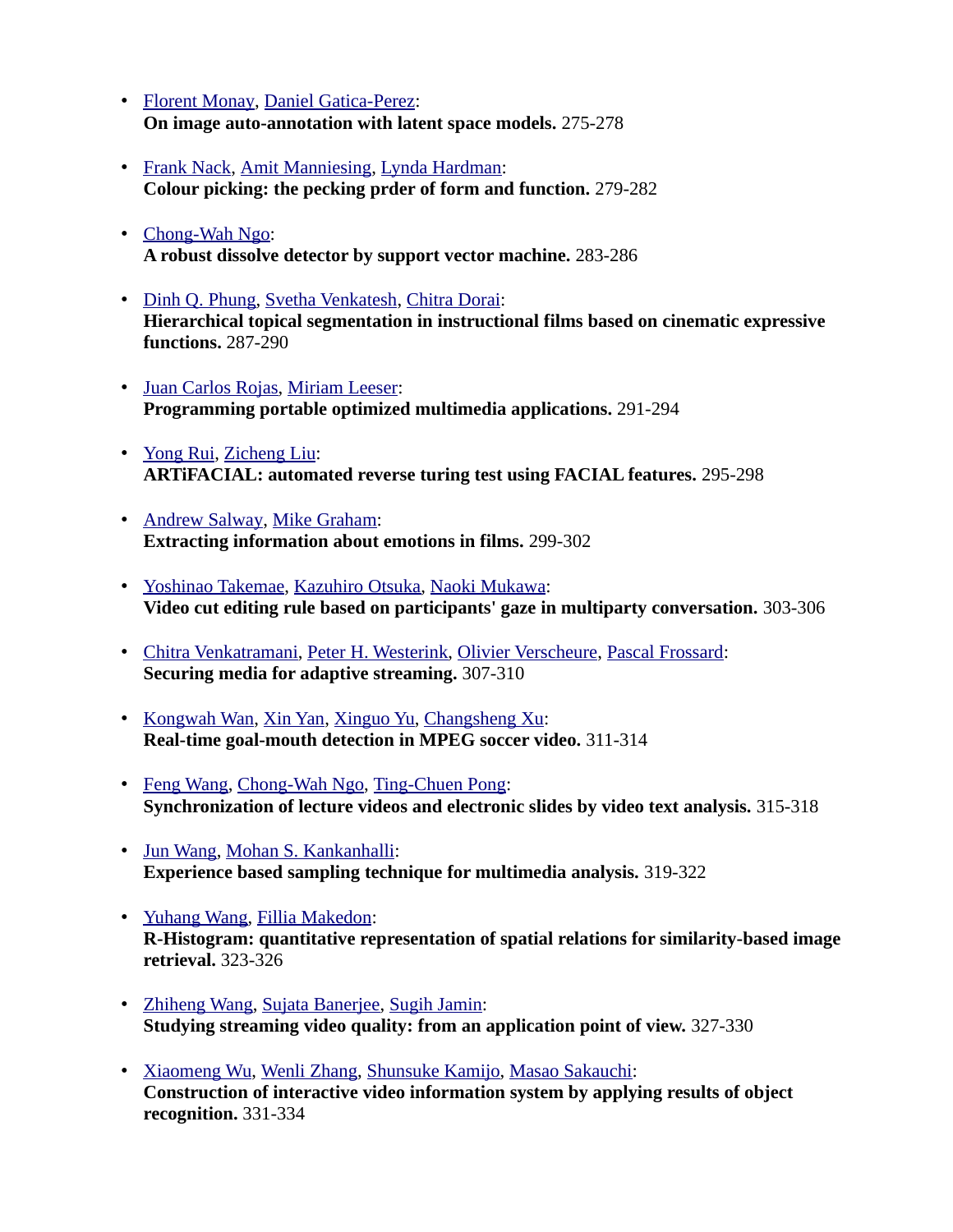- • [Lonce Wyse,](http://www.informatik.uni-trier.de/~ley/db/indices/a-tree/w/Wyse:Lonce.html) [Ye Wang,](http://www.informatik.uni-trier.de/~ley/db/indices/a-tree/w/Wang:Ye.html) [Xinglei Zhu:](http://www.informatik.uni-trier.de/~ley/db/indices/a-tree/z/Zhu:Xinglei.html) **Application of a content-based percussive sound synthesizer to packet loss recovery in music streaming.** 335-338
- • [Rong Yan,](http://www.informatik.uni-trier.de/~ley/db/indices/a-tree/y/Yan:Rong.html) [Alexander G. Hauptmann:](http://www.informatik.uni-trier.de/~ley/db/indices/a-tree/h/Hauptmann:Alexander_G=.html) **The combination limit in multimedia retrieval.** 339-342
- • [Rong Yan,](http://www.informatik.uni-trier.de/~ley/db/indices/a-tree/y/Yan:Rong.html) [Alexander G. Hauptmann,](http://www.informatik.uni-trier.de/~ley/db/indices/a-tree/h/Hauptmann:Alexander_G=.html) [Rong Jin:](http://www.informatik.uni-trier.de/~ley/db/indices/a-tree/j/Jin:Rong.html) **Negative pseudo-relevance feedback in content-based video retrieval.** 343-346
- • [Satoshi Yonemoto,](http://www.informatik.uni-trier.de/~ley/db/indices/a-tree/y/Yonemoto:Satoshi.html) [Hiroshi Nakano,](http://www.informatik.uni-trier.de/~ley/db/indices/a-tree/n/Nakano:Hiroshi.html) [Rin-ichiro Taniguchi:](http://www.informatik.uni-trier.de/~ley/db/indices/a-tree/t/Taniguchi:Rin=ichiro.html) **Avatar motion control by user body postures.** 347-350
- • [Tatsuo Yotsukura,](http://www.informatik.uni-trier.de/~ley/db/indices/a-tree/y/Yotsukura:Tatsuo.html) [Shigeo Morishima,](http://www.informatik.uni-trier.de/~ley/db/indices/a-tree/m/Morishima:Shigeo.html) [Satoshi Nakamura:](http://www.informatik.uni-trier.de/~ley/db/indices/a-tree/n/Nakamura:Satoshi.html) **Model-based talking face synthesis for anthropomorphic spoken dialog agent system.** 351- 354
- • [Lei Zhang,](http://www.informatik.uni-trier.de/~ley/db/indices/a-tree/z/Zhang_0001:Lei.html) [Longbin Chen,](http://www.informatik.uni-trier.de/~ley/db/indices/a-tree/c/Chen:Longbin.html) [Mingjing Li,](http://www.informatik.uni-trier.de/~ley/db/indices/a-tree/l/Li:Mingjing.html) [HongJiang Zhang:](http://www.informatik.uni-trier.de/~ley/db/indices/a-tree/z/Zhang:HongJiang.html) **Automated annotation of human faces in family albums.** 355-358
- • [Yongwei Zhu,](http://www.informatik.uni-trier.de/~ley/db/indices/a-tree/z/Zhu:Yongwei.html) [Mohan S. Kankanhalli:](http://www.informatik.uni-trier.de/~ley/db/indices/a-tree/k/Kankanhalli:Mohan_S=.html) **Music scale modeling for melody matching.** 359-362
- • [Lev Manovich:](http://www.informatik.uni-trier.de/~ley/db/indices/a-tree/m/Manovich:Lev.html) **Inventing new media: what we can learn from new media art and media history.** 363

## **Image annotation and video summarization**

- • [Matthew L. Cooper,](http://www.informatik.uni-trier.de/~ley/db/indices/a-tree/c/Cooper:Matthew_L=.html) [Jonathan Foote,](http://www.informatik.uni-trier.de/~ley/db/indices/a-tree/f/Foote:Jonathan.html) [Andreas Girgensohn,](http://www.informatik.uni-trier.de/~ley/db/indices/a-tree/g/Girgensohn:Andreas.html) [Lynn Wilcox:](http://www.informatik.uni-trier.de/~ley/db/indices/a-tree/w/Wilcox:Lynn.html) **Temporal event clustering for digital photo collections.** 364-373
- • [Yu-Fei Ma,](http://www.informatik.uni-trier.de/~ley/db/indices/a-tree/m/Ma:Yu=Fei.html) [HongJiang Zhang:](http://www.informatik.uni-trier.de/~ley/db/indices/a-tree/z/Zhang:HongJiang.html) **Contrast-based image attention analysis by using fuzzy growing.** 374-381
- • [Bin Yu,](http://www.informatik.uni-trier.de/~ley/db/indices/a-tree/y/Yu:Bin.html) [Wei-Ying Ma,](http://www.informatik.uni-trier.de/~ley/db/indices/a-tree/m/Ma:Wei=Ying.html) [Klara Nahrstedt,](http://www.informatik.uni-trier.de/~ley/db/indices/a-tree/n/Nahrstedt:Klara.html) [HongJiang Zhang:](http://www.informatik.uni-trier.de/~ley/db/indices/a-tree/z/Zhang:HongJiang.html) **Video summarization based on user log enhanced link analysis.** 382-391
- • [Frank M. Shipman III,](http://www.informatik.uni-trier.de/~ley/db/indices/a-tree/s/Shipman_III:Frank_M=.html) [Andreas Girgensohn,](http://www.informatik.uni-trier.de/~ley/db/indices/a-tree/g/Girgensohn:Andreas.html) [Lynn Wilcox:](http://www.informatik.uni-trier.de/~ley/db/indices/a-tree/w/Wilcox:Lynn.html) **Generation of interactive multi-level video summaries.** 392-401

# **Multimedia coding and security**

• [Michael Militzer,](http://www.informatik.uni-trier.de/~ley/db/indices/a-tree/m/Militzer:Michael.html) [Maciej Suchomski,](http://www.informatik.uni-trier.de/~ley/db/indices/a-tree/s/Suchomski:Maciej.html) [Klaus Meyer-Wegener:](http://www.informatik.uni-trier.de/~ley/db/indices/a-tree/m/Meyer=Wegener:Klaus.html) **Improved p-domain rate control and perceived quality optimizations for MPEG-4 real-**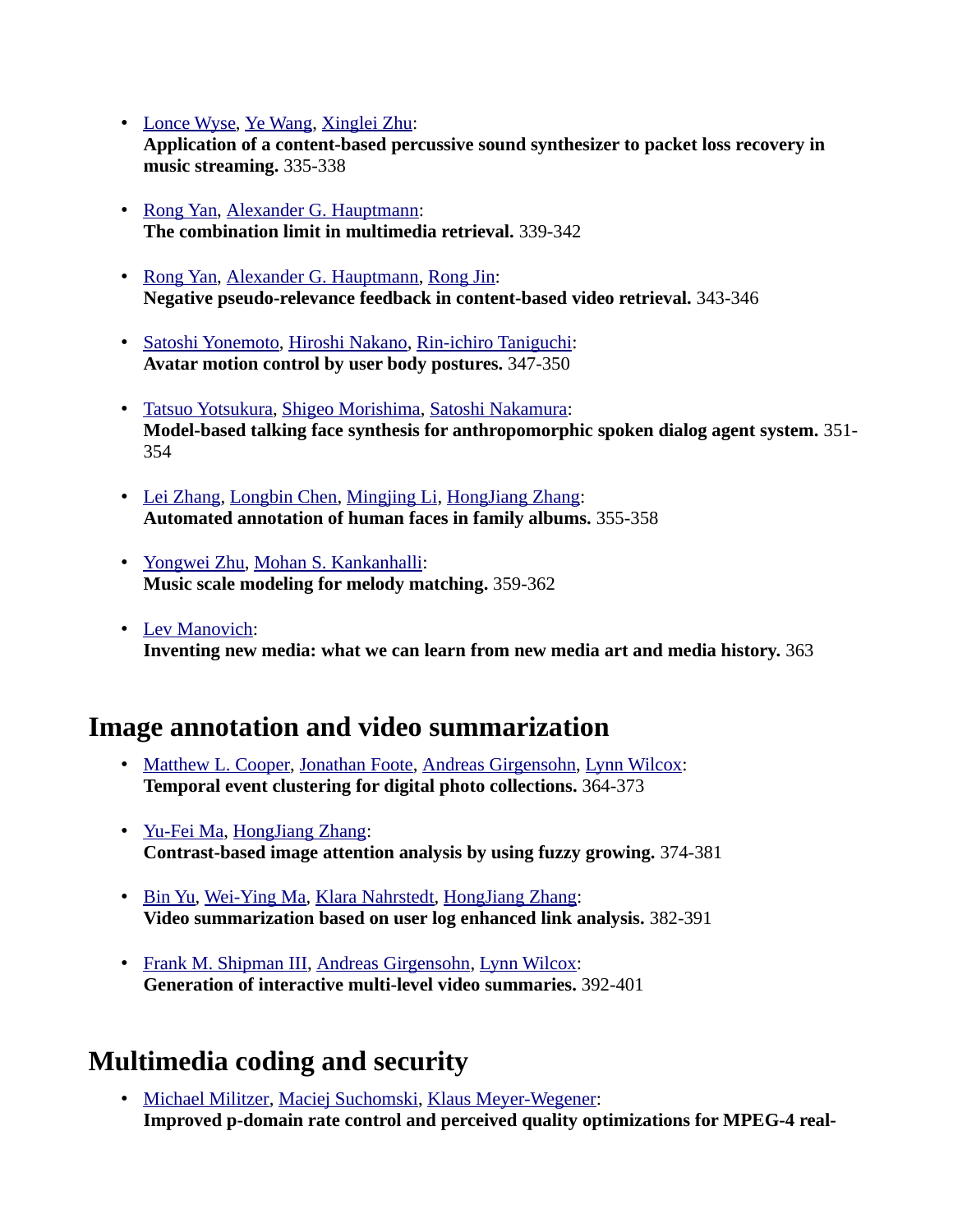**time video applications.** 402-411

- • [Ye Wang,](http://www.informatik.uni-trier.de/~ley/db/indices/a-tree/w/Wang:Ye.html) [Ali Ahmaniemi,](http://www.informatik.uni-trier.de/~ley/db/indices/a-tree/a/Ahmaniemi:Ali.html) [David Isherwood,](http://www.informatik.uni-trier.de/~ley/db/indices/a-tree/i/Isherwood:David.html) [Wendong Huang:](http://www.informatik.uni-trier.de/~ley/db/indices/a-tree/h/Huang:Wendong.html) **Content-based UEP: a new scheme for packet loss recovery in music streaming.** 412-421
- • [Jacob Chakareski,](http://www.informatik.uni-trier.de/~ley/db/indices/a-tree/c/Chakareski:Jacob.html) [Sangeun Han,](http://www.informatik.uni-trier.de/~ley/db/indices/a-tree/h/Han:Sangeun.html) [Bernd Girod:](http://www.informatik.uni-trier.de/~ley/db/indices/a-tree/g/Girod:Bernd.html) **Layered coding vs. multiple descriptions for video streaming over multiple paths.** 422-431
- • [Cheng Peng,](http://www.informatik.uni-trier.de/~ley/db/indices/a-tree/p/Peng:Cheng.html) [Robert H. Deng,](http://www.informatik.uni-trier.de/~ley/db/indices/a-tree/d/Deng:Robert_H=.html) [Yongdong Wu,](http://www.informatik.uni-trier.de/~ley/db/indices/a-tree/w/Wu:Yongdong.html) [Weizhong Shao:](http://www.informatik.uni-trier.de/~ley/db/indices/a-tree/s/Shao:Weizhong.html) **A flexible and scalable authentication scheme for JPEG2000 image codestreams.** 433-441

#### **Demonstration session 2**

- • [Lalitha Agnihotri,](http://www.informatik.uni-trier.de/~ley/db/indices/a-tree/a/Agnihotri:Lalitha.html) [Nevenka Dimitrova,](http://www.informatik.uni-trier.de/~ley/db/indices/a-tree/d/Dimitrova:Nevenka.html) [John R. Kender,](http://www.informatik.uni-trier.de/~ley/db/indices/a-tree/k/Kender:John_R=.html) [John Zimmerman:](http://www.informatik.uni-trier.de/~ley/db/indices/a-tree/z/Zimmerman:John.html) **Music videos miner.** 442-443
- • [Christopher J. C. Burges,](http://www.informatik.uni-trier.de/~ley/db/indices/a-tree/b/Burges:Christopher_J=_C=.html) [John C. Platt,](http://www.informatik.uni-trier.de/~ley/db/indices/a-tree/p/Platt:John_C=.html) [Jonathan Goldstein:](http://www.informatik.uni-trier.de/~ley/db/indices/a-tree/g/Goldstein:Jonathan.html) **Identifying audio clips with** *RARE***.** 444-445
- • [Shu-Ching Chen,](http://www.informatik.uni-trier.de/~ley/db/indices/a-tree/c/Chen:Shu=Ching.html) [Mei-Ling Shyu,](http://www.informatik.uni-trier.de/~ley/db/indices/a-tree/s/Shyu:Mei=Ling.html) [Na Zhao,](http://www.informatik.uni-trier.de/~ley/db/indices/a-tree/z/Zhao:Na.html) [Chengcui Zhang:](http://www.informatik.uni-trier.de/~ley/db/indices/a-tree/z/Zhang:Chengcui.html) **An affinity-based image retrieval system for multimedia authoring and presentation.** 446- 447
- • [Elaine Chew,](http://www.informatik.uni-trier.de/~ley/db/indices/a-tree/c/Chew:Elaine.html) [Alexandre R. J. François:](http://www.informatik.uni-trier.de/~ley/db/indices/a-tree/f/Fran=ccedil=ois:Alexandre_R=_J=.html) **MuSA.RT: music on the spiral array. real-time.** 448-449
- • [Wolfgang Hürst:](http://www.informatik.uni-trier.de/~ley/db/indices/a-tree/h/H=uuml=rst:Wolfgang.html) **Indexing, searching, and skimming of multimedia documents containing recorded lectures and live presentations.** 450-451
- • [Jyh-Shing Roger Jang,](http://www.informatik.uni-trier.de/~ley/db/indices/a-tree/j/Jang:Jyh=Shing_Roger.html) [Yung-Sen Jang:](http://www.informatik.uni-trier.de/~ley/db/indices/a-tree/j/Jang:Yung=Sen.html) **Microcontroller implementation of melody recognition: a prototype.** 452-453
- • [Andruid Kerne,](http://www.informatik.uni-trier.de/~ley/db/indices/a-tree/k/Kerne:Andruid.html) [Vikram Sundaram,](http://www.informatik.uni-trier.de/~ley/db/indices/a-tree/s/Sundaram:Vikram.html) [Jin Wang,](http://www.informatik.uni-trier.de/~ley/db/indices/a-tree/w/Wang:Jin.html) [Madhur Khandelwal,](http://www.informatik.uni-trier.de/~ley/db/indices/a-tree/k/Khandelwal:Madhur.html) [J. Michael Mistrot:](http://www.informatik.uni-trier.de/~ley/db/indices/a-tree/m/Mistrot:J=_Michael.html) **Human + agent: creating recombinant information.** 454-455
- • [Alison Lee,](http://www.informatik.uni-trier.de/~ley/db/indices/a-tree/l/Lee:Alison.html) [Vicki L. Hanson:](http://www.informatik.uni-trier.de/~ley/db/indices/a-tree/h/Hanson:Vicki_L=.html) **Enhancing web accessibility.** 456-457
- • [Florian Pestoni,](http://www.informatik.uni-trier.de/~ley/db/indices/a-tree/p/Pestoni:Florian.html) [Clemens Drews:](http://www.informatik.uni-trier.de/~ley/db/indices/a-tree/d/Drews:Clemens.html) **eXtensible content protection.** 458-459
- • [Claudio S. Pinhanez,](http://www.informatik.uni-trier.de/~ley/db/indices/a-tree/p/Pinhanez:Claudio_S=.html) [Rick Kjeldsen,](http://www.informatik.uni-trier.de/~ley/db/indices/a-tree/k/Kjeldsen:Rick.html) [Lijun Tang,](http://www.informatik.uni-trier.de/~ley/db/indices/a-tree/t/Tang:Lijun.html) [Anthony Levas,](http://www.informatik.uni-trier.de/~ley/db/indices/a-tree/l/Levas:Anthony.html) [Mark Podlaseck,](http://www.informatik.uni-trier.de/~ley/db/indices/a-tree/p/Podlaseck:Mark.html) [Noi](http://www.informatik.uni-trier.de/~ley/db/indices/a-tree/s/Sukaviriya:Noi.html)  [Sukaviriya,](http://www.informatik.uni-trier.de/~ley/db/indices/a-tree/s/Sukaviriya:Noi.html) [Gopal Pingali:](http://www.informatik.uni-trier.de/~ley/db/indices/a-tree/p/Pingali:Gopal.html) **Creating touch-screens anywhere with interactive projected displays.** 460-461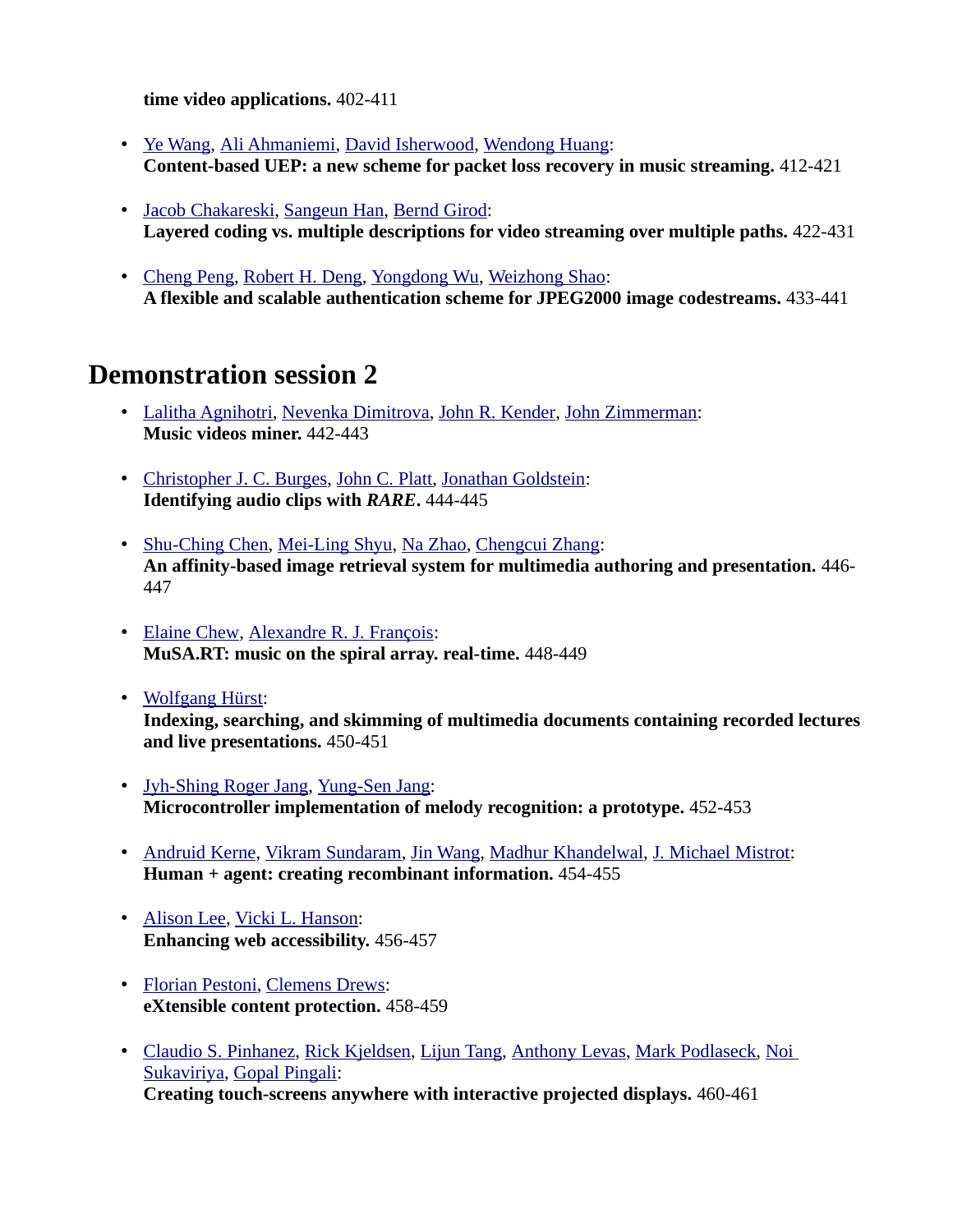- • [Yong Rui,](http://www.informatik.uni-trier.de/~ley/db/indices/a-tree/r/Rui:Yong.html) [Zicheng Liu:](http://www.informatik.uni-trier.de/~ley/db/indices/a-tree/l/Liu:Zicheng.html) **Excuse me, but are you human?** 462-463
- • [Jun Shen,](http://www.informatik.uni-trier.de/~ley/db/indices/a-tree/s/Shen:Jun.html) [Rong Yan,](http://www.informatik.uni-trier.de/~ley/db/indices/a-tree/y/Yan:Rong.html) [Pei Sun,](http://www.informatik.uni-trier.de/~ley/db/indices/a-tree/s/Sun:Pei.html) [Song Song:](http://www.informatik.uni-trier.de/~ley/db/indices/a-tree/s/Song:Song.html) **Interactive multimedia messaging service platform.** 464-465
- • [Naoko Tosa,](http://www.informatik.uni-trier.de/~ley/db/indices/a-tree/t/Tosa:Naoko.html) [Seigo Matsuoka,](http://www.informatik.uni-trier.de/~ley/db/indices/a-tree/m/Matsuoka:Seigo.html) [Koji Miyazaki:](http://www.informatik.uni-trier.de/~ley/db/indices/a-tree/m/Miyazaki:Koji.html) **Interactive storytelling system using behavior-based non-verbal information: ZENetic computer.** 466-467
- • [Kongwah Wan,](http://www.informatik.uni-trier.de/~ley/db/indices/a-tree/w/Wan:Kongwah.html) [Xin Yan,](http://www.informatik.uni-trier.de/~ley/db/indices/a-tree/y/Yan_0001:Xin.html) [Xinguo Yu,](http://www.informatik.uni-trier.de/~ley/db/indices/a-tree/y/Yu:Xinguo.html) [Changsheng Xu:](http://www.informatik.uni-trier.de/~ley/db/indices/a-tree/x/Xu:Changsheng.html) **Robust goal-mouth detection for virtual content insertion.** 468-469

## **3D multimedia environments**

- • [H. Harlyn Baker,](http://www.informatik.uni-trier.de/~ley/db/indices/a-tree/b/Baker:H=_Harlyn.html) [Nina T. Bhatti,](http://www.informatik.uni-trier.de/~ley/db/indices/a-tree/b/Bhatti:Nina_T=.html) [Donald Tanguay,](http://www.informatik.uni-trier.de/~ley/db/indices/a-tree/t/Tanguay:Donald.html) [Irwin Sobel,](http://www.informatik.uni-trier.de/~ley/db/indices/a-tree/s/Sobel:Irwin.html) [Dan Gelb,](http://www.informatik.uni-trier.de/~ley/db/indices/a-tree/g/Gelb:Dan.html) [Michael E. Goss,](http://www.informatik.uni-trier.de/~ley/db/indices/a-tree/g/Goss:Michael_E=.html) [John MacCormick,](http://www.informatik.uni-trier.de/~ley/db/indices/a-tree/m/MacCormick:John.html) [Kei Yuasa,](http://www.informatik.uni-trier.de/~ley/db/indices/a-tree/y/Yuasa:Kei.html) [W. Bruce Culbertson,](http://www.informatik.uni-trier.de/~ley/db/indices/a-tree/c/Culbertson:W=_Bruce.html) [Thomas Malzbender:](http://www.informatik.uni-trier.de/~ley/db/indices/a-tree/m/Malzbender:Thomas.html) **Computation and performance issues In coliseum: an immersive videoconferencing system.** 470-479
- • [Mojtaba Hosseini,](http://www.informatik.uni-trier.de/~ley/db/indices/a-tree/h/Hosseini:Mojtaba.html) [Nicolas D. Georganas:](http://www.informatik.uni-trier.de/~ley/db/indices/a-tree/g/Georganas:Nicolas_D=.html) **Design of a multi-sender 3D videoconferencing application over an end system multicast protocol.** 480-489

## **Multimedia authoring**

- • [Xian-Sheng Hua,](http://www.informatik.uni-trier.de/~ley/db/indices/a-tree/h/Hua:Xian=Sheng.html) [Lie Lu,](http://www.informatik.uni-trier.de/~ley/db/indices/a-tree/l/Lu:Lie.html) [HongJiang Zhang:](http://www.informatik.uni-trier.de/~ley/db/indices/a-tree/z/Zhang:HongJiang.html) **AVE: automated home video editing.** 490-497
- • [Berna Erol,](http://www.informatik.uni-trier.de/~ley/db/indices/a-tree/e/Erol:Berna.html) [Jonathan J. Hull,](http://www.informatik.uni-trier.de/~ley/db/indices/a-tree/h/Hull:Jonathan_J=.html) [Dar-Shyang Lee:](http://www.informatik.uni-trier.de/~ley/db/indices/a-tree/l/Lee:Dar=Shyang.html) **Linking multimedia presentations with their symbolic source documents: algorithm and applications.** 498-507

## **Surveillance**

- • [Daniel DeMenthon,](http://www.informatik.uni-trier.de/~ley/db/indices/a-tree/d/DeMenthon:Daniel.html) [David S. Doermann:](http://www.informatik.uni-trier.de/~ley/db/indices/a-tree/d/Doermann:David_S=.html) **Video retrieval using spatio-temporal descriptors.** 508-517
- • [Cen Rao,](http://www.informatik.uni-trier.de/~ley/db/indices/a-tree/r/Rao:Cen.html) [Mubarak Shah,](http://www.informatik.uni-trier.de/~ley/db/indices/a-tree/s/Shah:Mubarak.html) [Tanveer Fathima Syeda-Mahmood:](http://www.informatik.uni-trier.de/~ley/db/indices/a-tree/s/Syeda=Mahmood:Tanveer_Fathima.html) **Invariance in motion analysis of videos.** 518-527
- • [Gang Wu,](http://www.informatik.uni-trier.de/~ley/db/indices/a-tree/w/Wu:Gang.html) [Yi-Leh Wu,](http://www.informatik.uni-trier.de/~ley/db/indices/a-tree/w/Wu:Yi=Leh.html) [Long Jiao,](http://www.informatik.uni-trier.de/~ley/db/indices/a-tree/j/Jiao:Long.html) [Yuan-Fang Wang,](http://www.informatik.uni-trier.de/~ley/db/indices/a-tree/w/Wang:Yuan=Fang.html) [Edward Y. Chang:](http://www.informatik.uni-trier.de/~ley/db/indices/a-tree/c/Chang:Edward_Y=.html) **Multi-camera spatio-temporal fusion and biased sequence-data learning for security surveillance.** 528-538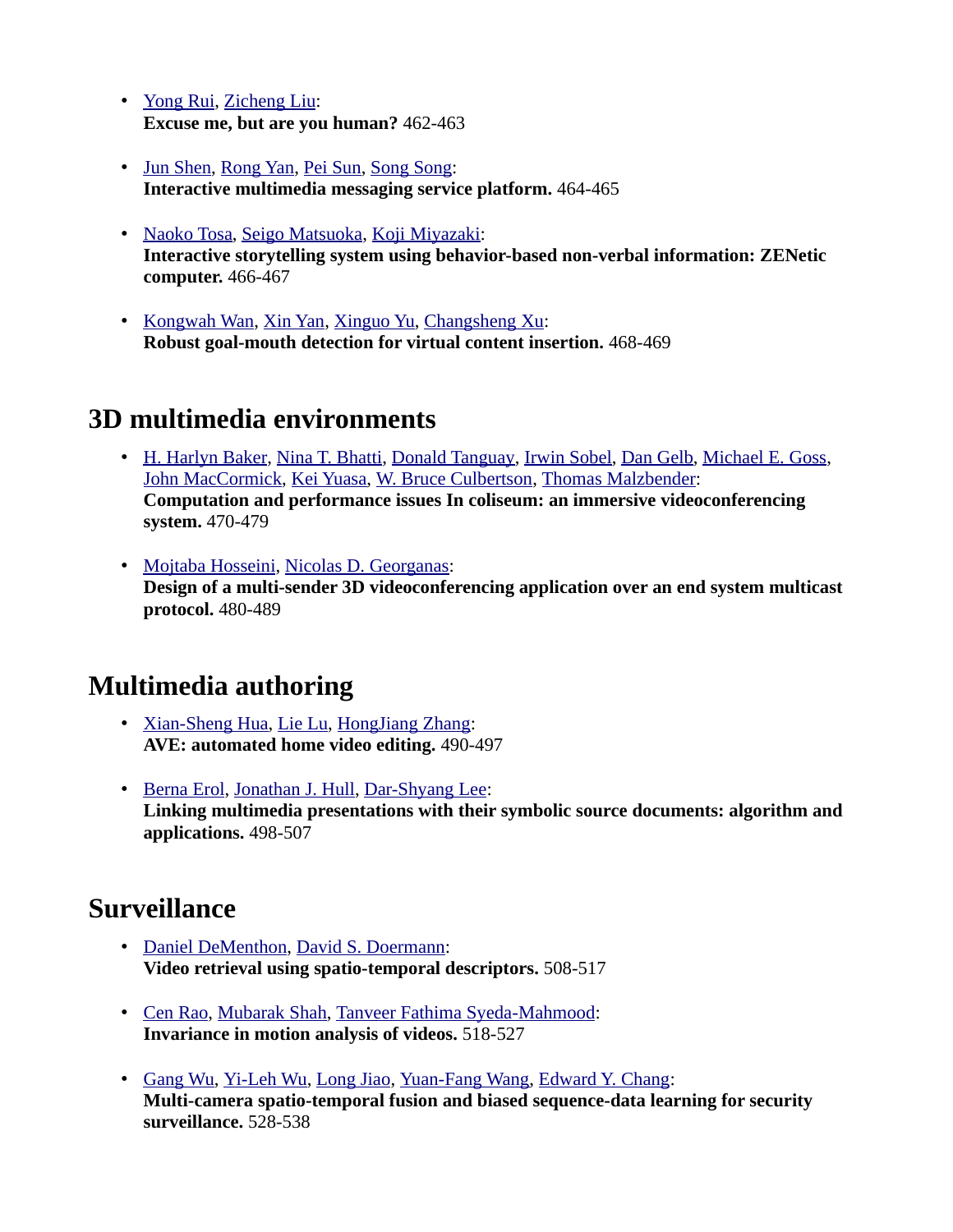## **Interacting with media**

- • [Mat C. Hans,](http://www.informatik.uni-trier.de/~ley/db/indices/a-tree/h/Hans:Mat_C=.html) [Mark T. Smith:](http://www.informatik.uni-trier.de/~ley/db/indices/a-tree/s/Smith:Mark_T=.html) **Interacting with audio streams for entertainment and communication.** 539-545
- • [Chunyuan Liao,](http://www.informatik.uni-trier.de/~ley/db/indices/a-tree/l/Liao:Chunyuan.html) [Qiong Liu,](http://www.informatik.uni-trier.de/~ley/db/indices/a-tree/l/Liu:Qiong.html) [Don Kimber,](http://www.informatik.uni-trier.de/~ley/db/indices/a-tree/k/Kimber:Don.html) [Patrick Chiu,](http://www.informatik.uni-trier.de/~ley/db/indices/a-tree/c/Chiu:Patrick.html) [Jonathan Foote,](http://www.informatik.uni-trier.de/~ley/db/indices/a-tree/f/Foote:Jonathan.html) [Lynn Wilcox:](http://www.informatik.uni-trier.de/~ley/db/indices/a-tree/w/Wilcox:Lynn.html) **Shared interactive video for teleconferencing.** 546-554
- • [Milton Chen:](http://www.informatik.uni-trier.de/~ley/db/indices/a-tree/c/Chen:Milton.html) **Visualizing the pulse of a classroom.** 555-561

# **Multimedia for tiny devices**

- • [Wu-chi Feng,](http://www.informatik.uni-trier.de/~ley/db/indices/a-tree/f/Feng:Wu=chi.html) [Brian Code,](http://www.informatik.uni-trier.de/~ley/db/indices/a-tree/c/Code:Brian.html) [Edward C. Kaiser,](http://www.informatik.uni-trier.de/~ley/db/indices/a-tree/k/Kaiser:Edward_C=.html) [Mike Shea,](http://www.informatik.uni-trier.de/~ley/db/indices/a-tree/s/Shea:Mike.html) [Wu-chang Feng,](http://www.informatik.uni-trier.de/~ley/db/indices/a-tree/f/Feng:Wu=chang.html) [Louis Bavoil:](http://www.informatik.uni-trier.de/~ley/db/indices/a-tree/b/Bavoil:Louis.html) **Panoptes: scalable low-power video sensor networking technologies.** 562-571
- • [Vikas C. Raykar,](http://www.informatik.uni-trier.de/~ley/db/indices/a-tree/r/Raykar:Vikas_C=.html) [Igor Kozintsev,](http://www.informatik.uni-trier.de/~ley/db/indices/a-tree/k/Kozintsev:Igor.html) [Rainer Lienhart:](http://www.informatik.uni-trier.de/~ley/db/indices/a-tree/l/Lienhart:Rainer.html) **Position calibration of audio sensors and actuators in a distributed computing platform.**  572-581
- • [Shivajit Mohapatra,](http://www.informatik.uni-trier.de/~ley/db/indices/a-tree/m/Mohapatra:Shivajit.html) [Radu Cornea,](http://www.informatik.uni-trier.de/~ley/db/indices/a-tree/c/Cornea:Radu.html) [Nikil D. Dutt,](http://www.informatik.uni-trier.de/~ley/db/indices/a-tree/d/Dutt:Nikil_D=.html) [Alexandru Nicolau,](http://www.informatik.uni-trier.de/~ley/db/indices/a-tree/n/Nicolau:Alexandru.html) [Nalini](http://www.informatik.uni-trier.de/~ley/db/indices/a-tree/v/Venkatasubramanian:Nalini.html)  [Venkatasubramanian:](http://www.informatik.uni-trier.de/~ley/db/indices/a-tree/v/Venkatasubramanian:Nalini.html) **Integrated power management for video streaming to mobile handheld devices.** 582-591

## **Video demonstration session**

- • [Xian-Sheng Hua,](http://www.informatik.uni-trier.de/~ley/db/indices/a-tree/h/Hua:Xian=Sheng.html) [Lie Lu,](http://www.informatik.uni-trier.de/~ley/db/indices/a-tree/l/Lu:Lie.html) [HongJiang Zhang:](http://www.informatik.uni-trier.de/~ley/db/indices/a-tree/z/Zhang:HongJiang.html) **Photo2Video.** 592-593
- • [Christos Tryfonas,](http://www.informatik.uni-trier.de/~ley/db/indices/a-tree/t/Tryfonas:Christos.html) [James Schumacher:](http://www.informatik.uni-trier.de/~ley/db/indices/a-tree/s/Schumacher:James.html) **Essistants.** 594-595
- • [Sam Yip,](http://www.informatik.uni-trier.de/~ley/db/indices/a-tree/y/Yip:Sam.html) [Eugenia Leu,](http://www.informatik.uni-trier.de/~ley/db/indices/a-tree/l/Leu:Eugenia.html) [Hunter Howe:](http://www.informatik.uni-trier.de/~ley/db/indices/a-tree/h/Howe:Hunter.html) **The automatic video editor.** 596-597
- • [John Adcock,](http://www.informatik.uni-trier.de/~ley/db/indices/a-tree/a/Adcock:John.html) [Matthew L. Cooper,](http://www.informatik.uni-trier.de/~ley/db/indices/a-tree/c/Cooper:Matthew_L=.html) [John Doherty,](http://www.informatik.uni-trier.de/~ley/db/indices/a-tree/d/Doherty:John.html) [Jonathan Foote,](http://www.informatik.uni-trier.de/~ley/db/indices/a-tree/f/Foote:Jonathan.html) [Andreas Girgensohn,](http://www.informatik.uni-trier.de/~ley/db/indices/a-tree/g/Girgensohn:Andreas.html) [Lynn](http://www.informatik.uni-trier.de/~ley/db/indices/a-tree/w/Wilcox:Lynn.html)  [Wilcox:](http://www.informatik.uni-trier.de/~ley/db/indices/a-tree/w/Wilcox:Lynn.html) **Managing digital memories with the FXPAL photo application.** 598-599
- • [John Doherty,](http://www.informatik.uni-trier.de/~ley/db/indices/a-tree/d/Doherty:John.html) [Andreas Girgensohn,](http://www.informatik.uni-trier.de/~ley/db/indices/a-tree/g/Girgensohn:Andreas.html) [Jonathan Helfman,](http://www.informatik.uni-trier.de/~ley/db/indices/a-tree/h/Helfman:Jonathan.html) [Frank M. Shipman III,](http://www.informatik.uni-trier.de/~ley/db/indices/a-tree/s/Shipman_III:Frank_M=.html) [Lynn Wilcox:](http://www.informatik.uni-trier.de/~ley/db/indices/a-tree/w/Wilcox:Lynn.html) **Detail-on-demand hypervideo.** 600-601
- • [Marc Davis:](http://www.informatik.uni-trier.de/~ley/db/indices/a-tree/d/Davis:Marc.html) **Active capture: automatic direction for automatic movies.** 602-603